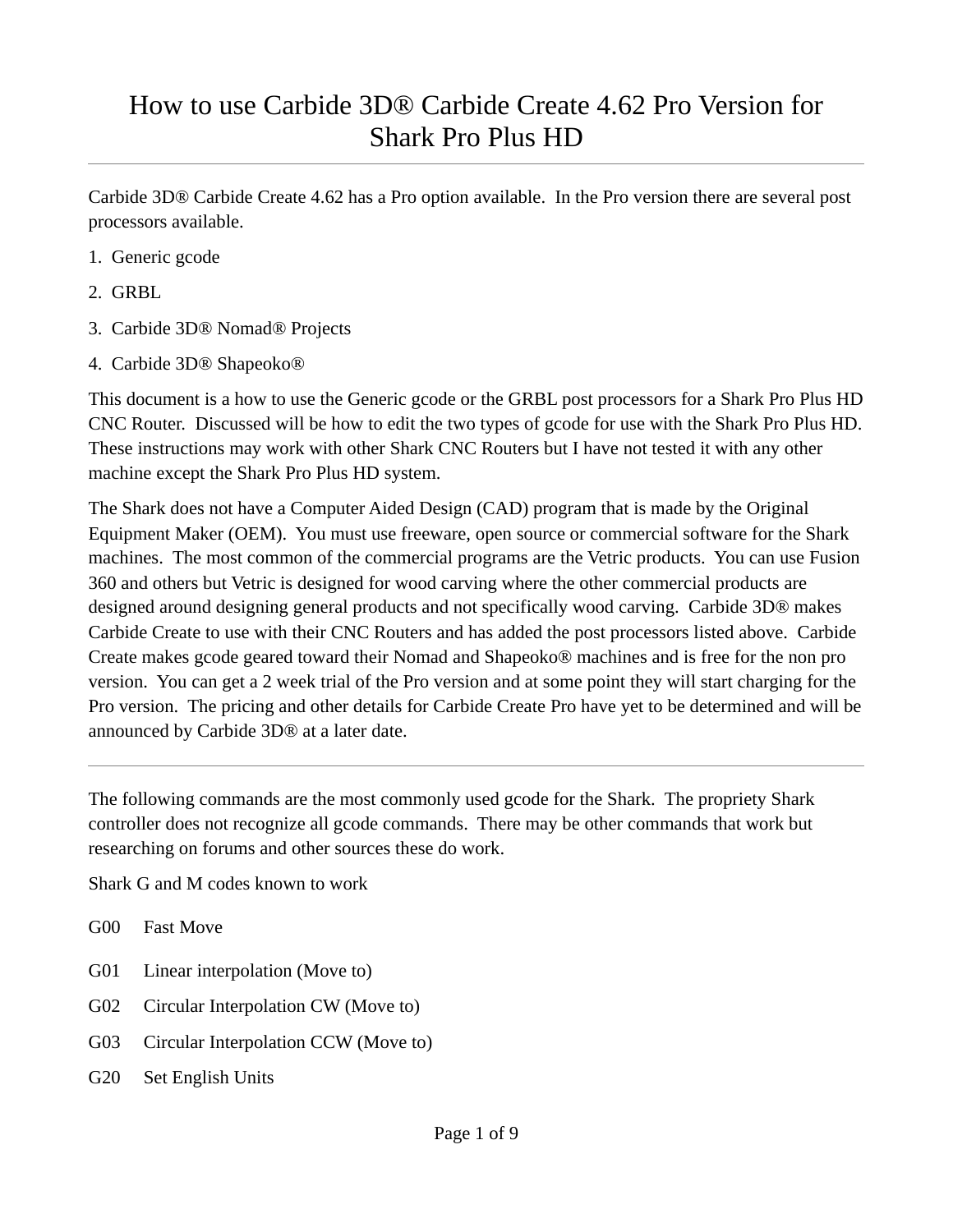G21 Set Metric Units

G64 Cutting Mode G64 P0.01 Allows variance of 0.01 inches in path (see G20 and G21 for units)

G90 Absolute Programming of XYZ Coordinates (For Shark user setting XY&Z zero before starting job)

M03S18000 Spindle On CW (Not required and is ignored) S Sets spindle speed to 18000 RPM (Not required and is ignored)

F100.0 Feed rate 100 inches/min or Milometers (MM)/minute depending on G20 and G21 Settings

M02 Program End

The gcode file is basically made up of 3 parts of the file.

1. The preamble containing comments, setting of units, setting of system coordinates (origin), perpositioning of router. (G90, G20, G21, G64, G00, M03 and F for setting speed during movements) Comments are usually in parenthesis and are ignored by CNC Controller.

2. Cutting commands, router movements to cut using Feeds and Speeds (F&S), Depth of Cut (DOC), step over of cutting bits, safe retract during moves of router. These things come from the CAD program and are set by the user during job setup. (G00, G01, G02, G03 and F for setting speed during movements) The above settings are already in the gcode output.

3. Post actions to move router to safe space after cutting project and signals end of job to controller of your CNC router. (G00, G01, M02)

There are no separators for the three parts but are a continuous file that is read by the controller line by line and executed. The file is plain text and human readable. When using applications to edit the gcode file be sure to only save in the text format. Word processors may add unseen characters to the file and cause the CNC controller to not read the file or reject it. The Carbide Create applications saves gcode files with a .nc file extension. The Shark CNC Controller requires a .tap file extension to be read. The files output by Carbide Create must be edited to remove g and m commands which the Shark does not use and saved or renamed with the .tap extension.

The following files represent the output from Carbide Create for Carbide 3D® Shapeoko®, Generic Gcode and GRBL post processors. The files only contain the pre and post commands with the cutting instructions left out for clarity. The actual file is a simple v carve with a Carbide 3D® #302 60 degree vee bit. The file represents a cut out of a fairy in profile with little detail only the outline of the subject. The actual subject of the file is unimportant. The 3 main parts of the gcode files are listed below.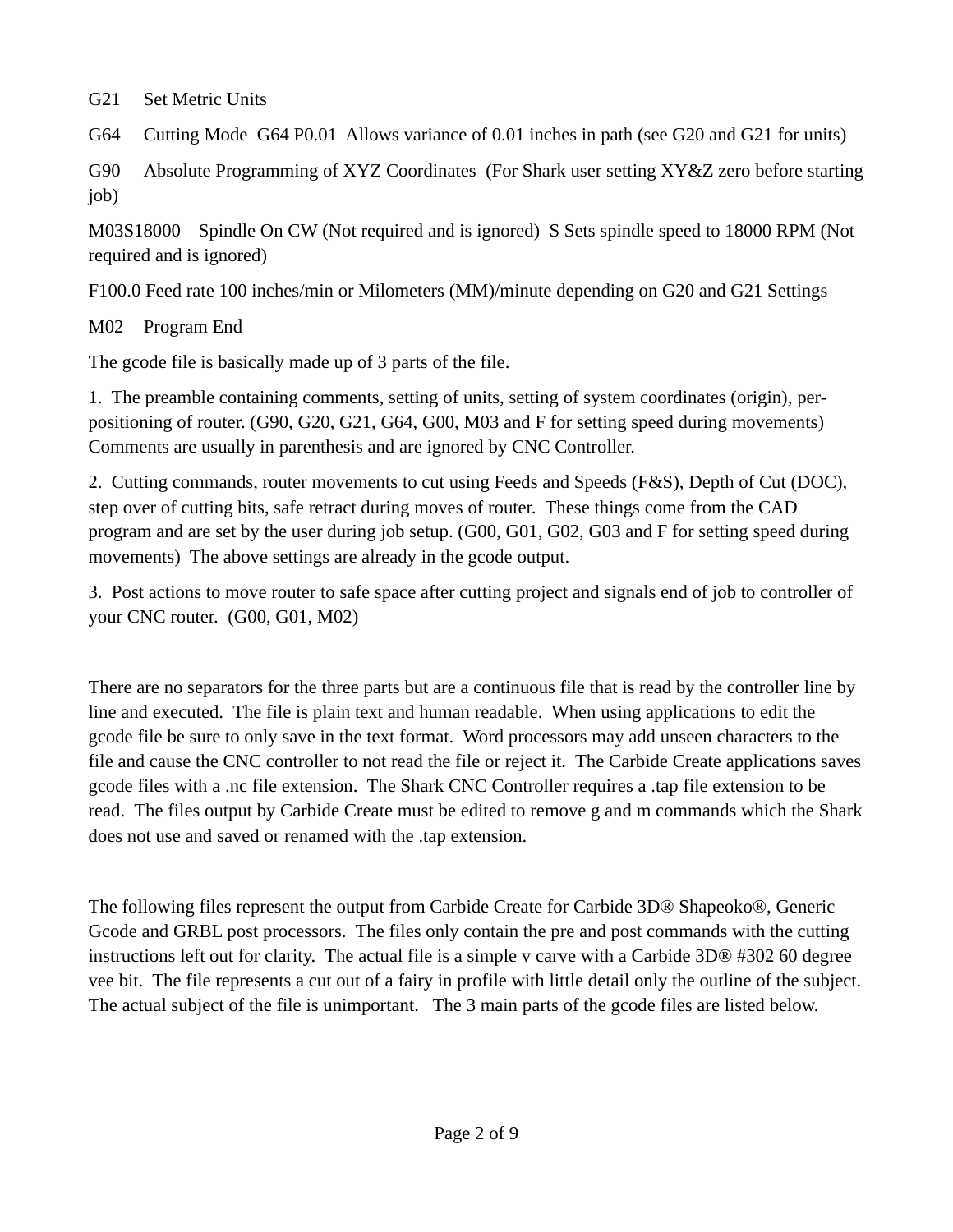#### Carbide Create Carbide 3D® Shapeoko® Post Processor applied

```
(Design File: C:/Users/gdon_2003/Desktop/cnc_router_04032020/Projects_Templates/
keepsake_box_lid_fairy_outline/keepsake_box_lid_fairy_outline.c2d)
(stockMin:-4.000in, -2.000in, -0.250in)
(stockMax:4.000in, 2.000in, 0.000in)
(STOCK/BLOCK,8.000, 4.000, 0.250,4.000, 2.000, 0.250)
G90
G20
(Move to safe Z to avoid workholding)
G53G0Z-0.197
(ks_box_fairy_outline_Shapeoko®_pp_302)
M05
(TOOL/MILL,0.001, 0.000, 0.394, 30.00)
M6T302
M03S18000
(PREPOSITION FOR RAPID PLUNGE)
G0X-1.689Y0.627
Z0.106
Cutting commands not shown for clarity
G0X-0.717Y-0.452
G1Z-0.001F12.0
X-0.711Y-0.462Z-0.008F35.0
X-0.697Y-0.485Z-0.013
X-0.674Y-0.523Z-0.017
X-0.651Y-0.554Z-0.020
X-0.623Y-0.581Z-0.017
X-0.583Y-0.614Z-0.009
X-0.555Y-0.636Z-0.000
Z0.106
M02
```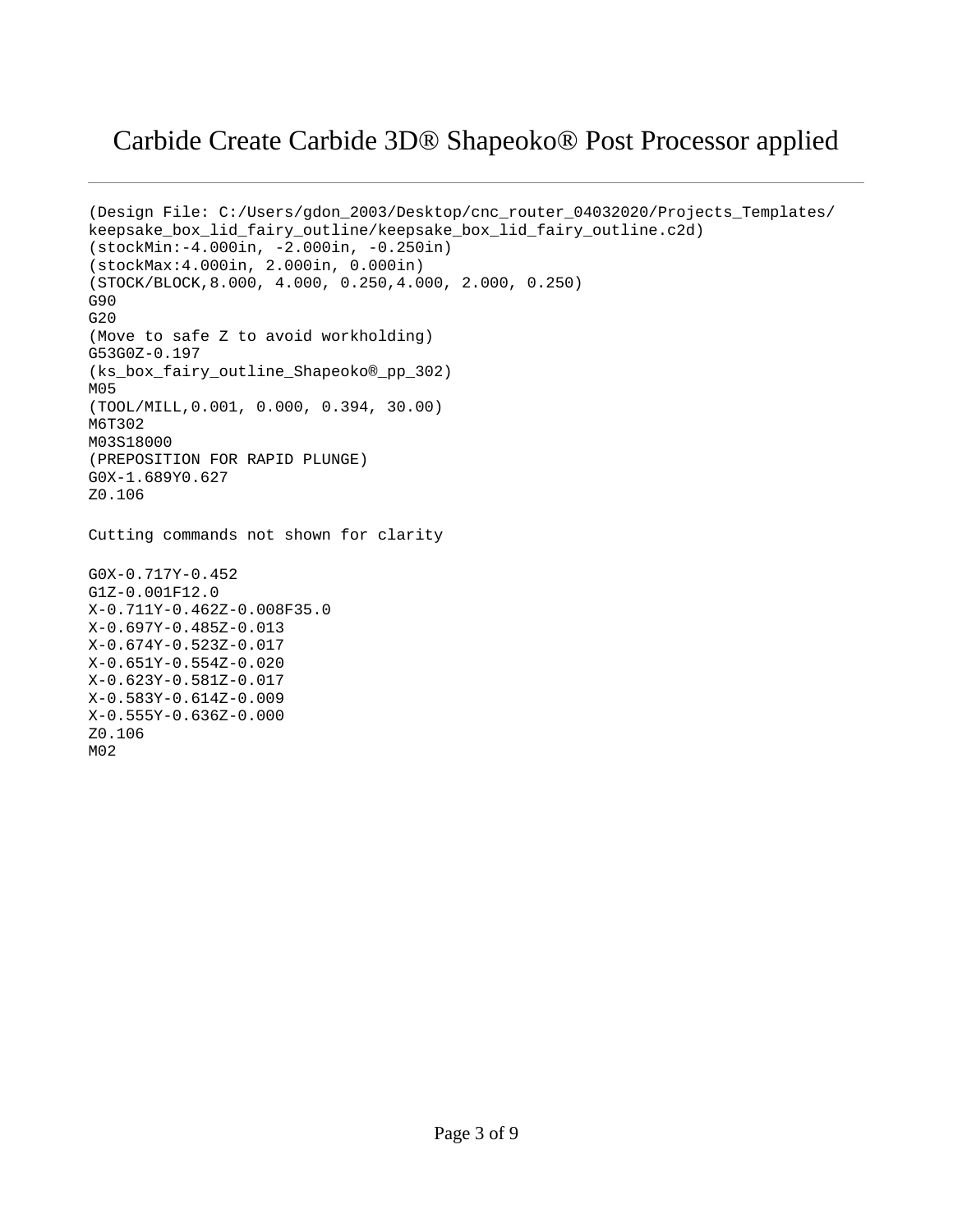#### Carbide Create Carbide 3D® Generic Gcode Post Processor applied

G90 G20 G53Z-0.197 (ks\_box\_fa...) M05 M0 ;T302 M03S18000 (PREPOSITI...) G0X-1.689Y0.627 Z0.106 Cutting commands removed for clarity G0X-0.717Y-0.452 G1Z-0.001F12.0 X-0.711Y-0.462Z-0.008F35.0 X-0.697Y-0.485Z-0.013 X-0.674Y-0.523Z-0.017 X-0.651Y-0.554Z-0.020 X-0.623Y-0.581Z-0.017 X-0.583Y-0.614Z-0.009 X-0.555Y-0.636Z-0.000 Z0.106 M05 M02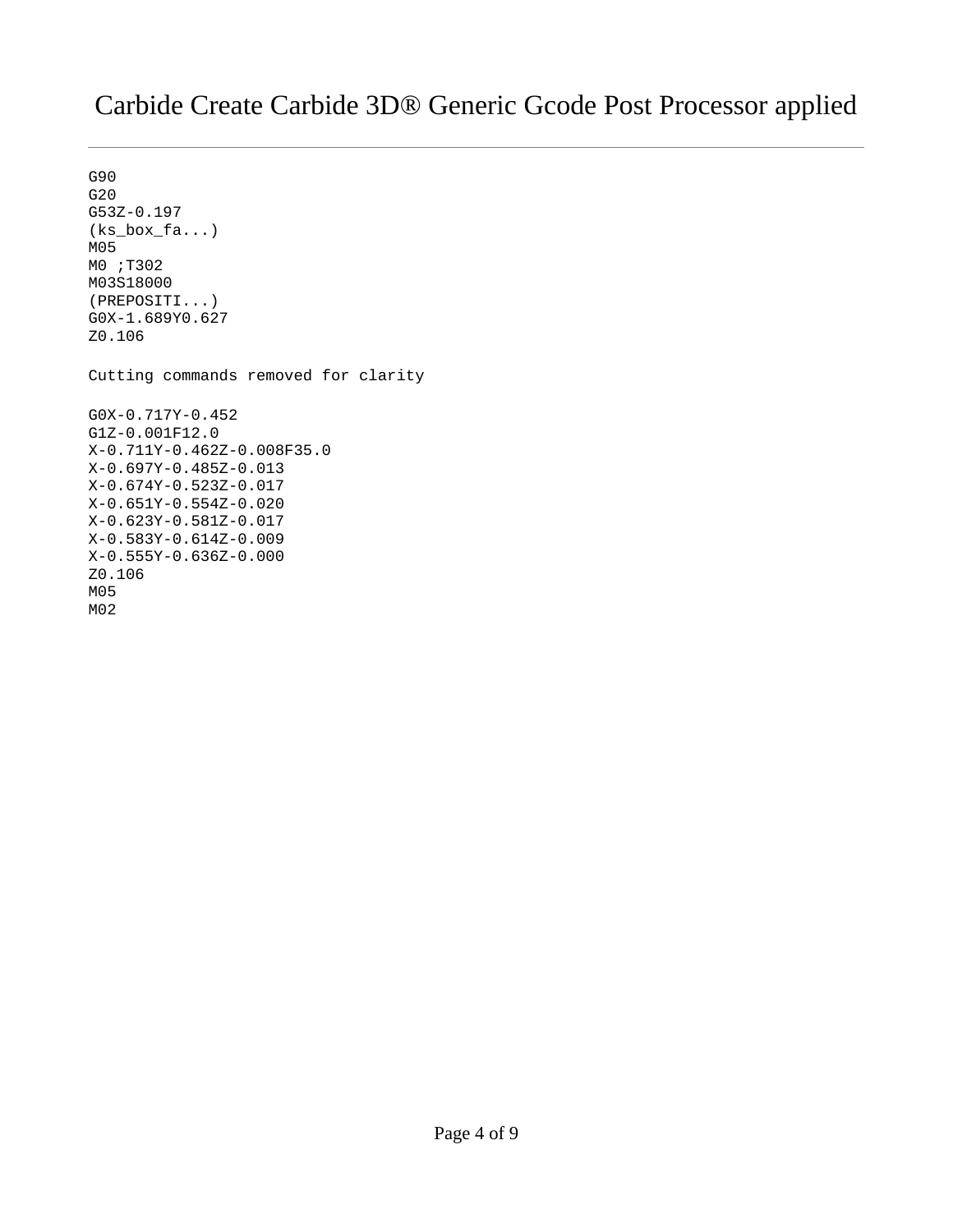#### Carbide Create Carbide 3D® GRBL Post Processor applied

G90 G20 G53Z-0.197 (ks\_box\_fa...) M05 M0 ;T302 M03S18000 (PREPOSITI...) G0X-1.689Y0.627 Z0.106 G1Z-0.001F12.0 Cutting commands removed for clarity G0X-0.717Y-0.452 G1Z-0.001F12.0 X-0.711Y-0.462Z-0.008F35.0 X-0.697Y-0.485Z-0.013 X-0.674Y-0.523Z-0.017 X-0.651Y-0.554Z-0.020 X-0.623Y-0.581Z-0.017 X-0.583Y-0.614Z-0.009 X-0.555Y-0.636Z-0.000 Z0.106 M05 M02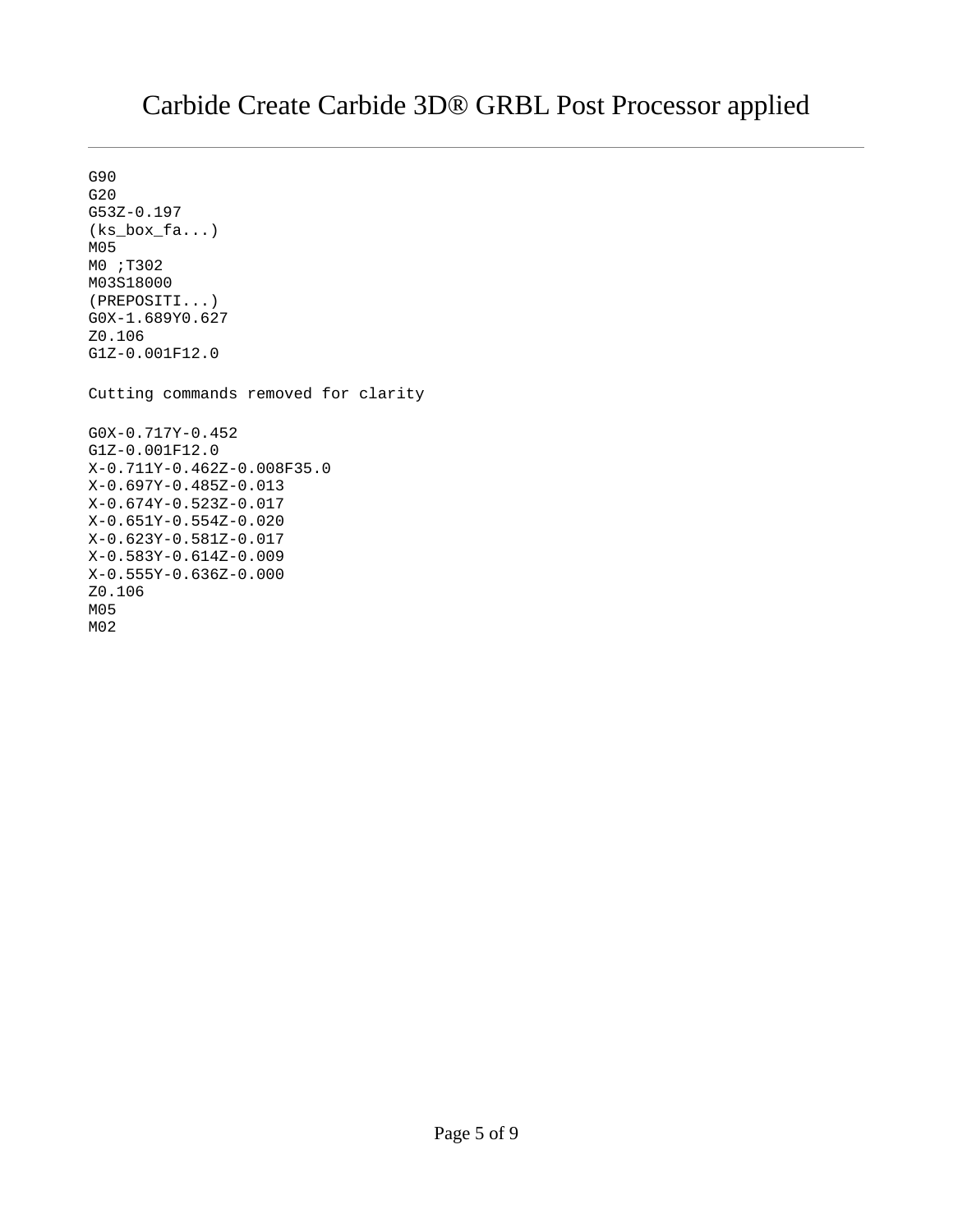# The following is how to edit the Carbide Create GRBL post processor file to work with the Shark Pro Plus HD CNC Router

| G90<br>G20<br>G53Z-0.197                                                    |  | Comment: Leave this line in.<br>Comment: Leave this line in.<br>Comment: This line must be removed. This refers to the machine<br>coordinates found during the homing of the Shapeoko® and are not<br>related to the user set XYZ zero coordinates) |  |  |
|-----------------------------------------------------------------------------|--|-----------------------------------------------------------------------------------------------------------------------------------------------------------------------------------------------------------------------------------------------------|--|--|
| (ks_box_fa…)                                                                |  | Comment: This is only a comment and can be left or removed.                                                                                                                                                                                         |  |  |
| M05                                                                         |  | Comment: This line must be removed                                                                                                                                                                                                                  |  |  |
| M0 ;T302                                                                    |  | Comment: This line must be removed                                                                                                                                                                                                                  |  |  |
| M03S18000                                                                   |  | Comment: This line must be removed                                                                                                                                                                                                                  |  |  |
| (PREPOSITI…)                                                                |  | Comment: This is only a comment and can be left or removed.                                                                                                                                                                                         |  |  |
| G0X-1.689Y0.627                                                             |  | Comment: The next three lines are the pre positioning of router.                                                                                                                                                                                    |  |  |
| Z0.106                                                                      |  |                                                                                                                                                                                                                                                     |  |  |
| $G1Z - 0.001F12.0$                                                          |  |                                                                                                                                                                                                                                                     |  |  |
| Cutting commands removed for clarity of example, do not edit cutting lines. |  |                                                                                                                                                                                                                                                     |  |  |
| $G0X - 0.717Y - 0.452$                                                      |  |                                                                                                                                                                                                                                                     |  |  |
| G1Z-0.001F12.0                                                              |  | Leave this line in. The next 8 lines are a<br>Comment:                                                                                                                                                                                              |  |  |
|                                                                             |  | continuation of this line.                                                                                                                                                                                                                          |  |  |
| X-0.711Y-0.462Z-0.008F35.0                                                  |  |                                                                                                                                                                                                                                                     |  |  |
| X-0.697Y-0.485Z-0.013                                                       |  |                                                                                                                                                                                                                                                     |  |  |
| X-0.674Y-0.523Z-0.017                                                       |  |                                                                                                                                                                                                                                                     |  |  |
| X-0.651Y-0.554Z-0.020                                                       |  |                                                                                                                                                                                                                                                     |  |  |
| X-0.623Y-0.581Z-0.017                                                       |  |                                                                                                                                                                                                                                                     |  |  |
| X-0.583Y-0.614Z-0.009                                                       |  |                                                                                                                                                                                                                                                     |  |  |
| X-0.555Y-0.636Z-0.000                                                       |  |                                                                                                                                                                                                                                                     |  |  |
| Z0.106                                                                      |  |                                                                                                                                                                                                                                                     |  |  |
| M05                                                                         |  | Remove this line.<br>Comment:                                                                                                                                                                                                                       |  |  |
| M02                                                                         |  | Leave this line in. End of program.<br>Comment:                                                                                                                                                                                                     |  |  |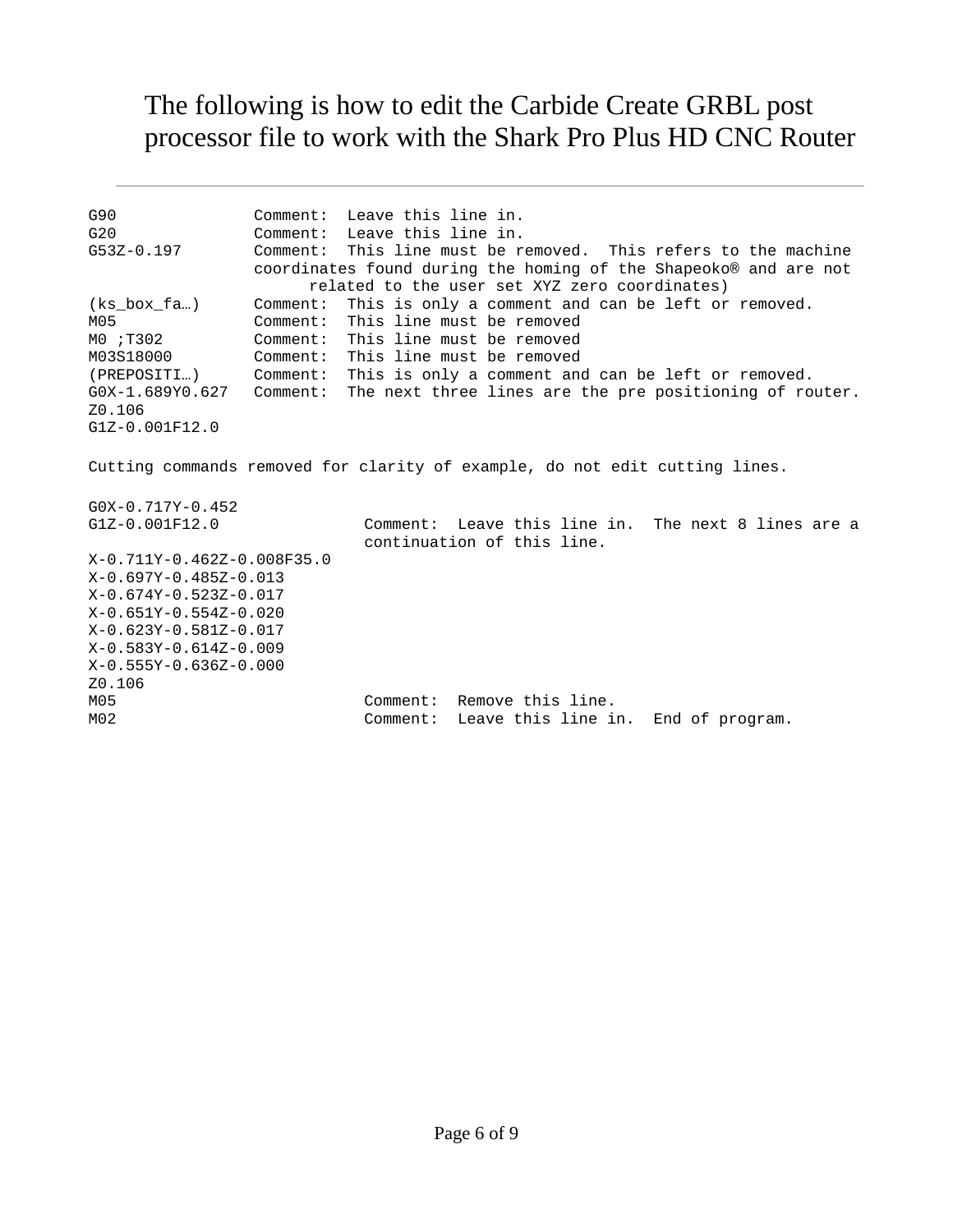G90 G20 (ks\_box\_fa…) (PREPOSITI…) G0X-1.689Y0.627 Z0.106 G1Z-0.001F12.0 Cutting commands removed for clarity of example, do not edit cutting lines. G0X-0.717Y-0.452 G1Z-0.001F12.0 X-0.711Y-0.462Z-0.008F35.0 X-0.697Y-0.485Z-0.013 X-0.674Y-0.523Z-0.017 X-0.651Y-0.554Z-0.020 X-0.623Y-0.581Z-0.017 X-0.583Y-0.614Z-0.009 X-0.555Y-0.636Z-0.000 Z0.106 M02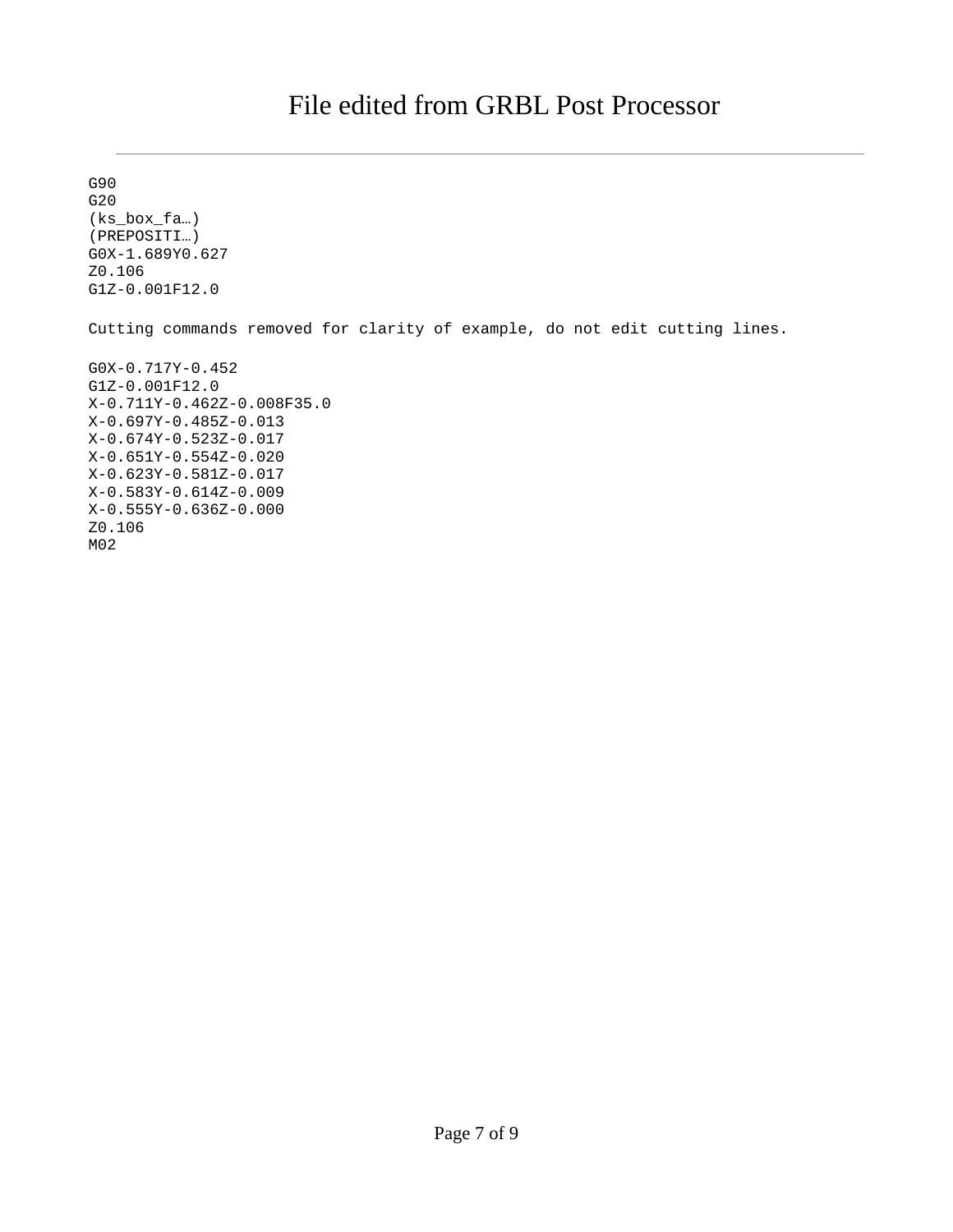### The following is how to edit the Carbide Create Generic Gcode post processor file to work with the Shark Pro Plus HD CNC Router

| G90<br>G20<br>$G53Z - 0.197$                                                                                                                                                                                                                             |                                              | Comment: Leave this line in.<br>Comment: Leave this line in.<br>Comment: This line must be removed. This refers to<br>the machine coordinates found during the homing of<br>the Shapeoko® and are not related to the user set XYZ<br>zero coordinates) |  |  |
|----------------------------------------------------------------------------------------------------------------------------------------------------------------------------------------------------------------------------------------------------------|----------------------------------------------|--------------------------------------------------------------------------------------------------------------------------------------------------------------------------------------------------------------------------------------------------------|--|--|
| $(ks_{box\_fa})$                                                                                                                                                                                                                                         | Comment:<br>removed.                         | This is only a comment and can be left or                                                                                                                                                                                                              |  |  |
| M05<br>M0 ; T302<br>M03S18000<br>(PREPOSITI)                                                                                                                                                                                                             | Comment:<br>Comment:<br>Comment:<br>removed. | This line must be removed<br>This line must be removed<br>Comment: This line must be removed<br>This is only a comment and can be left or                                                                                                              |  |  |
| G0X-1.689Y0.627<br>Z0.106                                                                                                                                                                                                                                |                                              | Comment: Leave this line in.                                                                                                                                                                                                                           |  |  |
| Cutting commands removed for clarity                                                                                                                                                                                                                     |                                              |                                                                                                                                                                                                                                                        |  |  |
| $GOX - 0.717Y - 0.452$<br>G1Z-0.001F12.0<br>X-0.711Y-0.462Z-0.008F35.0<br>previous line.<br>X-0.697Y-0.485Z-0.013<br>X-0.674Y-0.523Z-0.017<br>X-0.651Y-0.554Z-0.020<br>X-0.623Y-0.581Z-0.017<br>X-0.583Y-0.614Z-0.009<br>X-0.555Y-0.636Z-0.000<br>Z0.106 | Comment:                                     | Comment: Leave this line in.<br>Comment: Leave this line in.<br>The next 8 lines are a continuation of                                                                                                                                                 |  |  |
| M05<br>M02                                                                                                                                                                                                                                               | Comment:<br>Comment:                         | This line must be removed.<br>Leave this line in. End of program.                                                                                                                                                                                      |  |  |